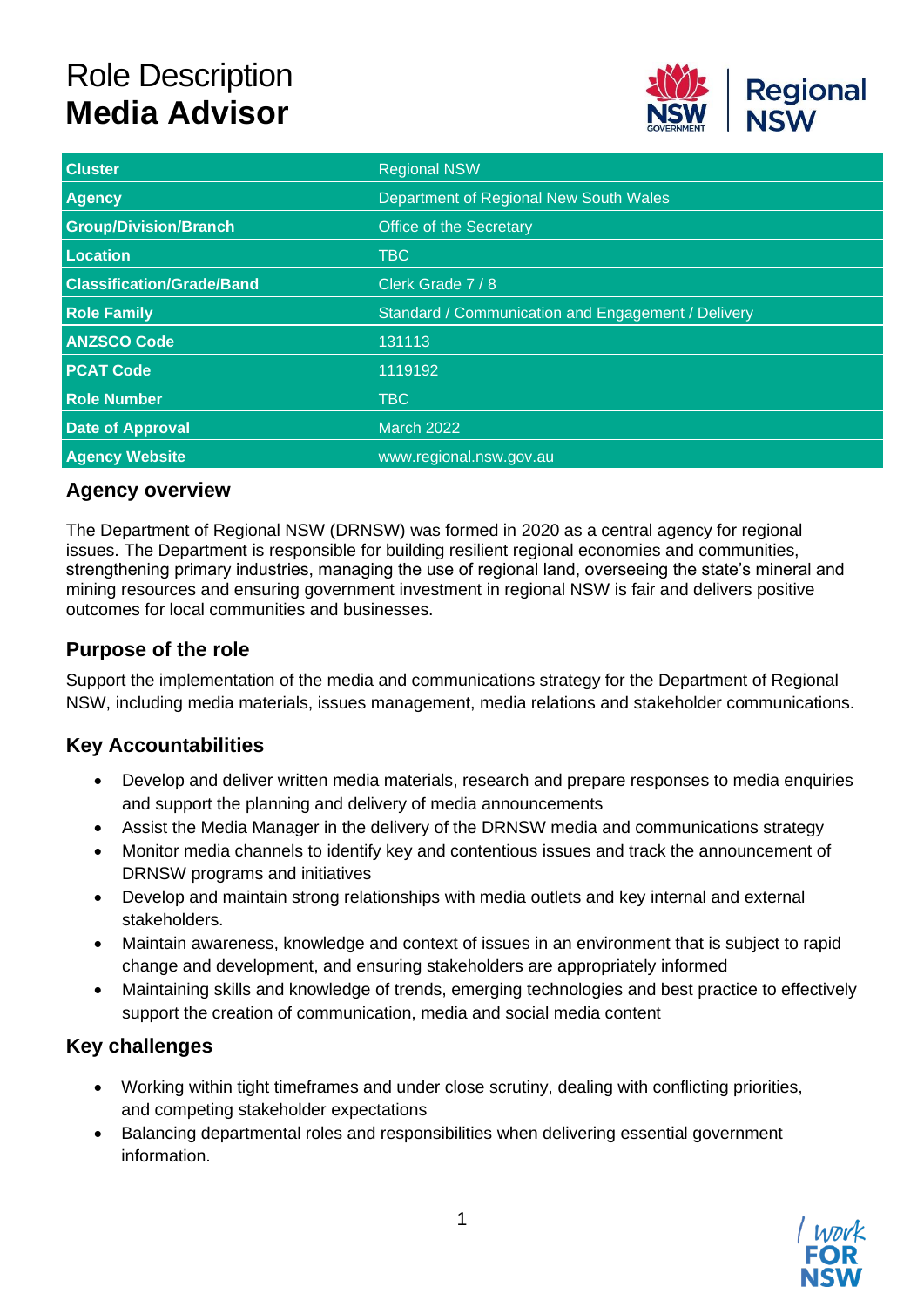# **Key Relationships**

| <b>Who</b>                                                                                              | <b>Why</b>                                                                                                                                                                                                                                                                                                                  |
|---------------------------------------------------------------------------------------------------------|-----------------------------------------------------------------------------------------------------------------------------------------------------------------------------------------------------------------------------------------------------------------------------------------------------------------------------|
| <b>Internal</b>                                                                                         |                                                                                                                                                                                                                                                                                                                             |
| Media Manager                                                                                           | Receive guidance and instructions related to the development of<br>$\bullet$<br>media engagement activities for specific policies, plans and<br>programs, and exchange information<br>Provide support and contribute to achieving business outcomes<br>$\bullet$<br>Notify about emerging and sensitive issues or conflicts |
| Media, Communications &<br>Engagement team                                                              | Work collaboratively, exchange information                                                                                                                                                                                                                                                                                  |
| <b>DRNSW</b> stakeholders                                                                               | Provide subject matter expertise on content delivery for government<br>$\bullet$<br>initiatives and funding programs<br>Develop and maintain effective working relationships and open<br>channels of communication to facilitate liaison, consultation,<br>engagement and delivery of media and communications services.    |
| <b>External</b>                                                                                         |                                                                                                                                                                                                                                                                                                                             |
| Key stakeholders, including Deputy<br>Premier's Office, Ministerial Offices<br>and government agencies. | Provide subject matter expertise regarding content delivery for<br>government initiatives and funding programs<br>Respond to enquiries<br>Develop and maintain effective working relationships and open<br>channels of communication to facilitate liaison, consultation and<br>engagement.                                 |

### **Role Dimensions**

**Decision making**

This role:

- Operates with some degree of autonomy in respect to work priorities and workload management, with guidance from the Media Manager
- Develops the content of reports, analyses, briefings and other forms of written advice and media materials with input and guidance from the Media Manager and is responsible for the accuracy and quality of provided materials
- Refers to the Media Manager decisions that require significant change to project outcomes or timeframes; are likely to escalate or create substantial or contentious precedent; require a higher administrative or financial delegation, or submission to a higher level of management
- Seeks guidance or direction from the Media Manager about issues or matters that may impact DRNSW or the NSW Government.

### **Reporting line**

This role reports directly to the Media Manager

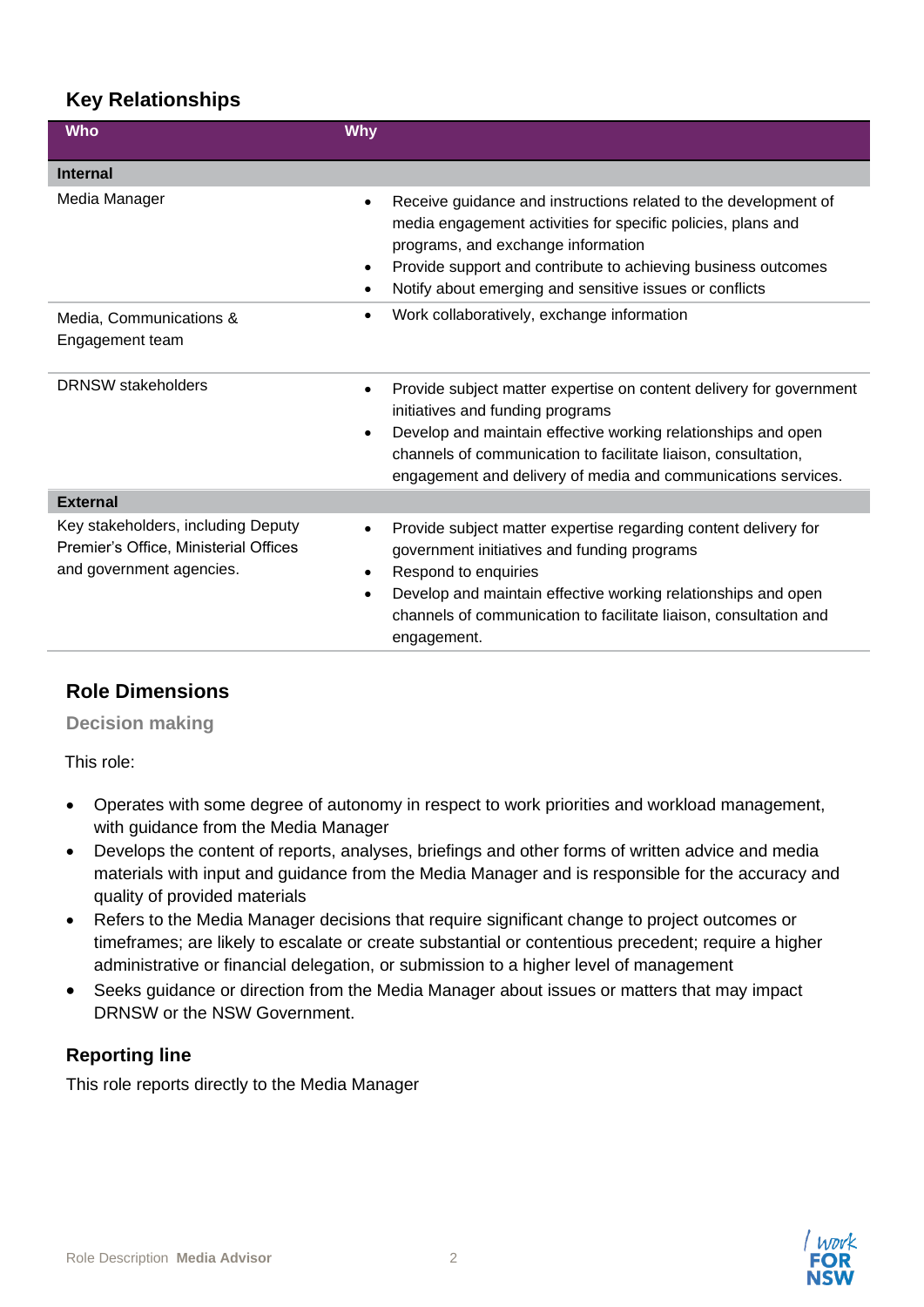**Direct reports**

Nil

**Budget/Expenditure**

Nil

# **Key knowledge and experience**

- Demonstrated experience in supporting communication and media projects utilising multiple communications channels.
- Demonstrated experience in crafting media communications and working directly with the media to deliver government communications
- Appropriate tertiary qualifications or demonstrated equivalent relevant professional experience
- Experience dealing with Ministers, ministerial advisors and media outlets

### **Essential requirements**

- After hours, on call and weekend work is required on occasion.
- *Evidence of the COVID-19 vaccination must be provided upon commencement of employment. This is a condition of engagement should you be successfully appointed to a position within the Department of Regional NSW (which includes Local Land Services and the Soil Conservation Service).*

### **Capabilities for the role**

The [NSW public sector capability framework](https://www.psc.nsw.gov.au/workforce-management/capability-framework/the-capability-framework) describes the capabilities (knowledge, skills and abilities) needed to perform a role. There are four main groups of capabilities: personal attributes, relationships, results and business enablers, with a fifth people management group of capabilities for roles with managerial responsibilities. These groups, combined with capabilities drawn from occupation-specific capability sets where relevant, work together to provide an understanding of the capabilities needed for the role.

The capabilities are separated into **focus capabilities** and **complementary capabilities**.

### **Focus capabilities**

*Focus capabilities* are the capabilities considered the most important for effective performance of the role. These capabilities will be assessed at recruitment.

The focus capabilities for this role are shown below with a brief explanation of what each capability covers and the indicators describing the types of behaviours expected at each level.

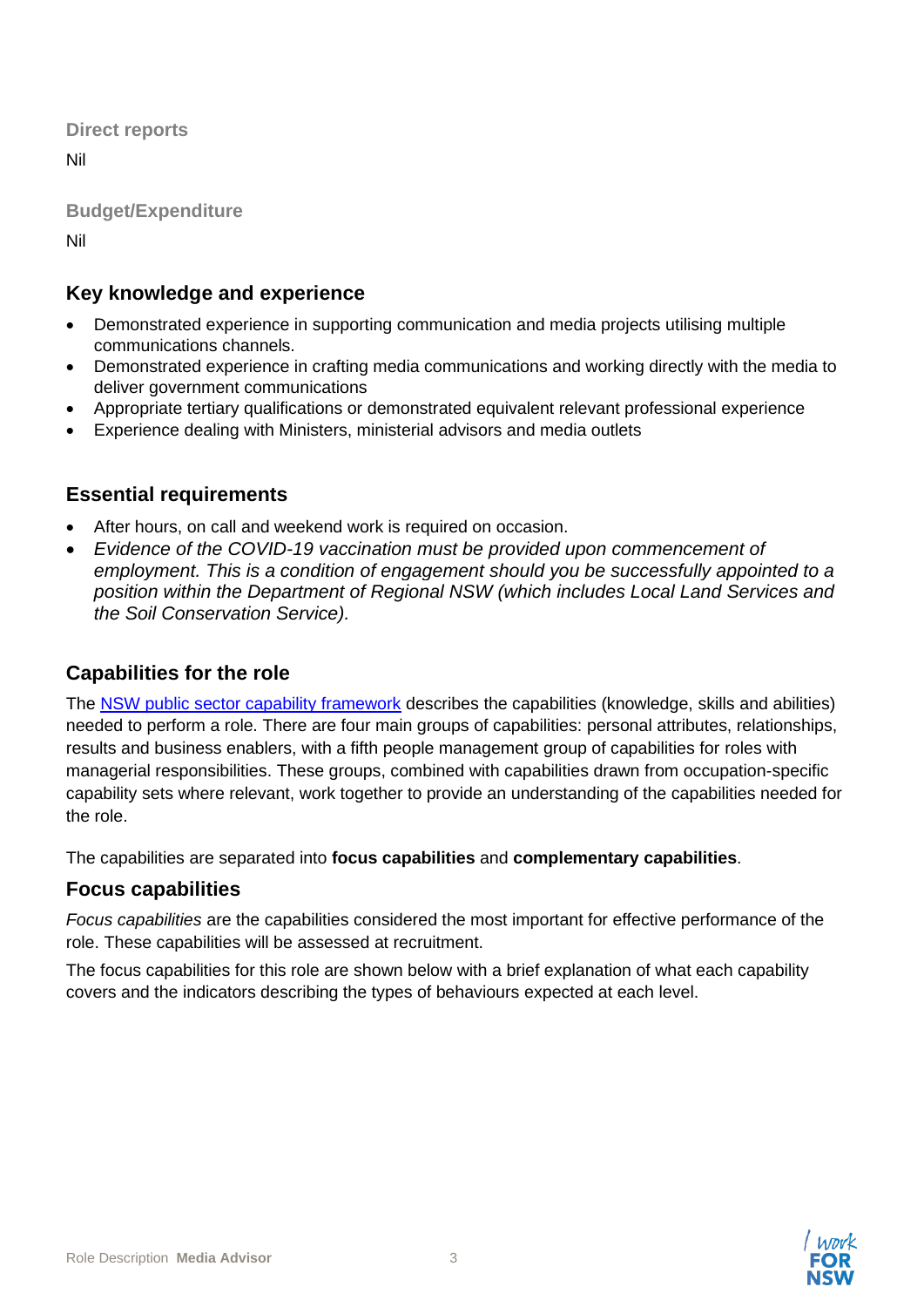|                                 | <b>FOCUS CAPABILITIES</b>                                                                                                          |                                                                                                                                                                                                                                                                                                                                                                                                                                                                                                                                                                                         |              |  |  |
|---------------------------------|------------------------------------------------------------------------------------------------------------------------------------|-----------------------------------------------------------------------------------------------------------------------------------------------------------------------------------------------------------------------------------------------------------------------------------------------------------------------------------------------------------------------------------------------------------------------------------------------------------------------------------------------------------------------------------------------------------------------------------------|--------------|--|--|
| <b>Capability</b><br>group/sets | <b>Capability name</b>                                                                                                             | <b>Behavioural indicators</b>                                                                                                                                                                                                                                                                                                                                                                                                                                                                                                                                                           | Level        |  |  |
| Personal<br><b>Attributes</b>   | <b>Act with Integrity</b><br>Be ethical and professional, and<br>uphold and promote the public<br>sector values                    | Represent the organisation in an honest, ethical Intermediate<br>$\bullet$<br>and professional way<br>Support a culture of integrity and professionalism<br>Understand and help others to recognise their<br>obligations to comply with legislation, policies,<br>guidelines and codes of conduct<br>Recognise and report misconduct and illegal and<br>$\bullet$<br>inappropriate behaviour<br>Report and manage apparent conflicts of interest<br>and encourage others to do so                                                                                                       |              |  |  |
| Relationships                   | <b>Communicate effectively</b><br>Communicate clearly, actively<br>listen to others, and respond<br>with understanding and respect | Tailor communication to diverse audiences<br>Clearly explain complex concepts and arguments<br>to individuals and groups<br>Create opportunities for others to be heard, listen<br>attentively and encourage them to express their<br>views<br>Share information across teams and units to<br>enable informed decision making<br>Write fluently in plain English and in a range of<br>styles and formats<br>Use contemporary communication channels to<br>share information, engage and interact with<br>diverse audiences                                                              | Adept        |  |  |
|                                 | <b>Work Collaboratively</b><br>Collaborate with others and<br>value their contribution                                             | Build a supportive and cooperative team<br>٠<br>environment<br>Share information and learning across teams<br>٠<br>Acknowledge outcomes that were achieved by<br>effective collaboration<br>Engage other teams and units to share<br>information and jointly solve issues and<br>problems<br>Support others in challenging situations<br>Use collaboration tools, including digital<br>٠<br>technologies, to work with others                                                                                                                                                           | Intermediate |  |  |
| <b>Results</b>                  | <b>Plan and Prioritise</b><br>Plan to achieve priority<br>outcomes and respond flexibly<br>to changing circumstances               | Understand the team and unit objectives and<br>$\bullet$<br>align operational activities accordingly<br>Initiate and develop team goals and plans, and<br>$\bullet$<br>use feedback to inform future planning<br>Respond proactively to changing circumstances<br>$\bullet$<br>and adjust plans and schedules when necessary<br>Consider the implications of immediate and<br>longer-term organisational issues and how these<br>might affect the achievement of team and unit<br>goals<br>Accommodate and respond with initiative to<br>changing priorities and operating environments | Intermediate |  |  |

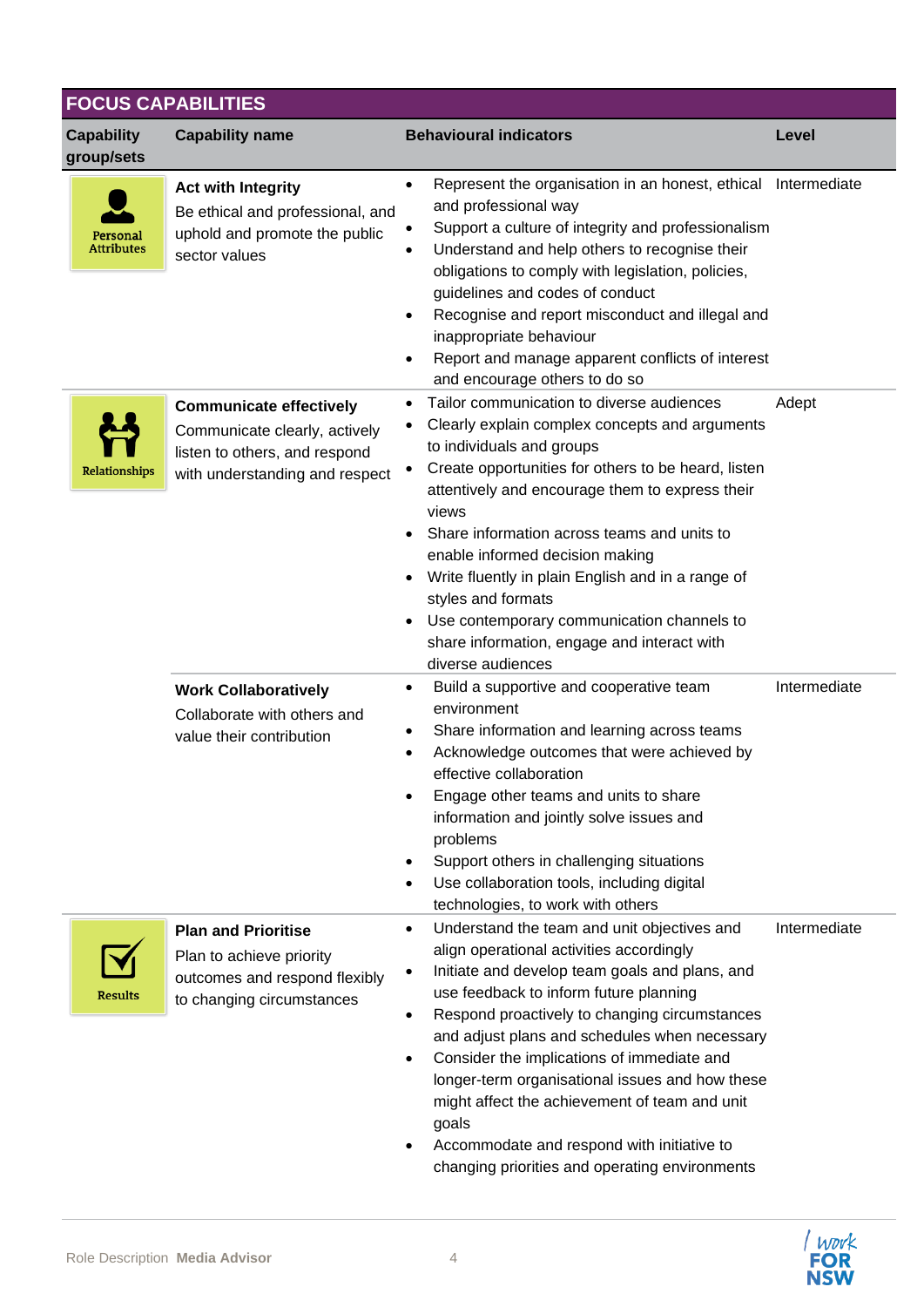| <b>FOCUS CAPABILITIES</b>          |                                                                                                                         |                                                                                                                                                                                                                                                                                                                                                                                                                                                                                              |              |  |
|------------------------------------|-------------------------------------------------------------------------------------------------------------------------|----------------------------------------------------------------------------------------------------------------------------------------------------------------------------------------------------------------------------------------------------------------------------------------------------------------------------------------------------------------------------------------------------------------------------------------------------------------------------------------------|--------------|--|
| <b>Capability</b><br>group/sets    | <b>Capability name</b>                                                                                                  | <b>Behavioural indicators</b>                                                                                                                                                                                                                                                                                                                                                                                                                                                                | Level        |  |
|                                    | <b>Think and Solve Problems</b><br>Think, analyse and consider the<br>broader context to develop<br>practical solutions | Identify the facts and type of data needed to<br>understand a problem or explore an opportunity<br>Research and analyse information to make<br>recommendations based on relevant evidence<br>Identify issues that may hinder the completion of<br>tasks and find appropriate solutions<br>Be willing to seek input from others and share<br>own ideas to achieve best outcomes<br>Generate ideas and identify ways to improve<br>systems and processes to meet user needs                    | Intermediate |  |
| <b>Business</b><br><b>Enablers</b> | <b>Technology</b><br>Understand and use available<br>technologies to maximise<br>efficiencies and effectiveness         | Demonstrate a sound understanding of<br>technology relevant to the work unit, and identify<br>and select the most appropriate technology for<br>assigned tasks<br>Use available technology to improve individual<br>$\bullet$<br>performance and effectiveness<br>Make effective use of records, information and<br>knowledge management functions and systems<br>Support the implementation of systems<br>improvement initiatives, and the introduction and<br>roll-out of new technologies | Intermediate |  |

# **Complementary capabilities**

*Complementary capabilities* are also identified from the Capability Framework and relevant occupationspecific capability sets. They are important to identifying performance required for the role and development opportunities.

Note: capabilities listed as 'not essential' for this role are not relevant for recruitment purposes however may be relevant for future career development.